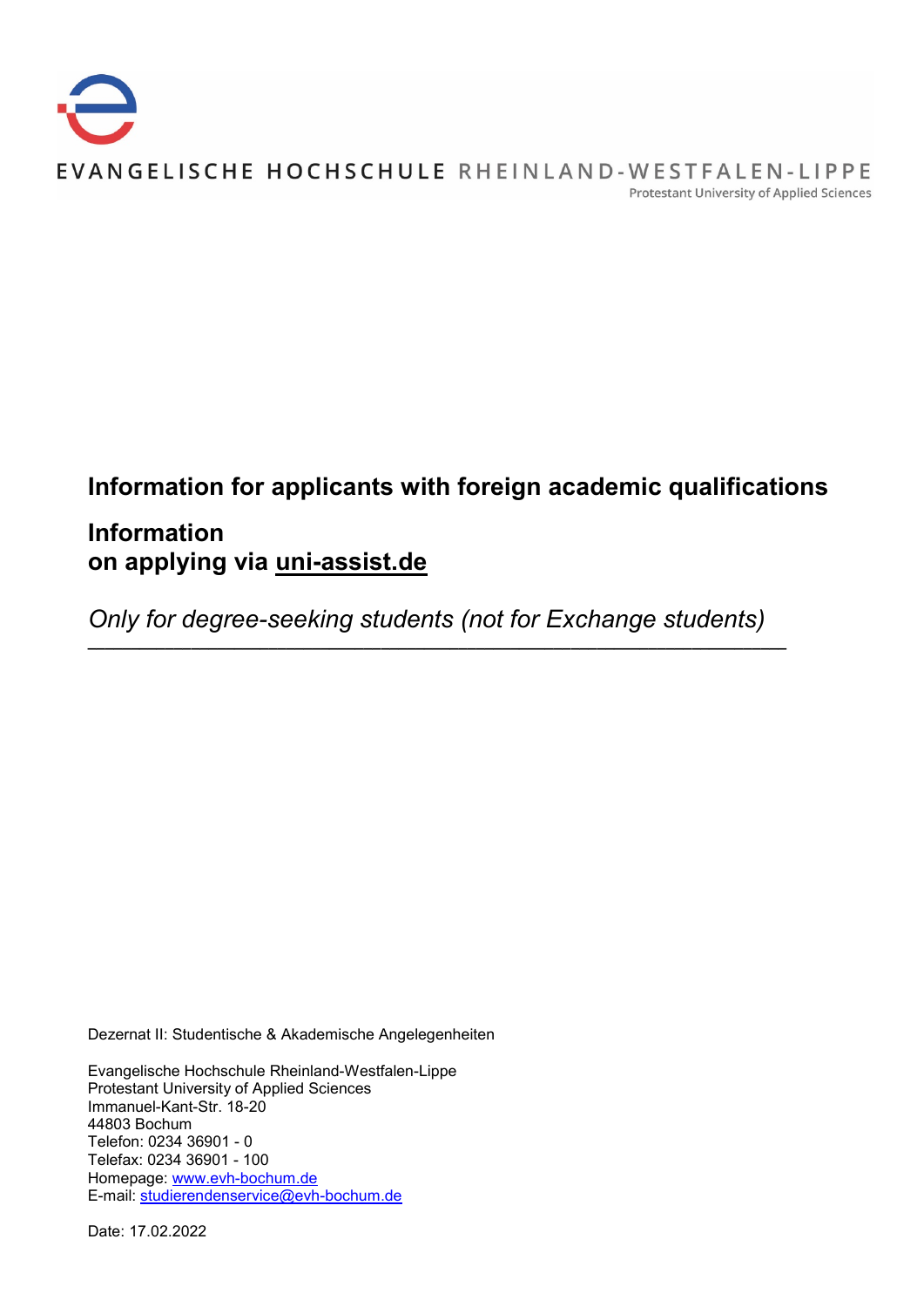# **1. │ WHAT is uni-assist?**

uni-assist e.V is the working service point for international student applications, situated in Berlin. On behalf of the Protestant University of Applied Sciences (EvH RWL), uni-assist processes all study applications from German and foreign prospective students who submit proof of education from abroad. uni-assist checks whether the certificates and documents submitted are complete and whether the formal requirements for admission to the desired course of study are met.

The examination by uni-assist costs a processing fee, which the applicants have to pay themselves (see "8. Costs"). In return they can apply to several uni-assist universities at the same time and do not have to submit their documents more than once.

Further information: [www.uni-assist.de](http://www.uni-assist.de/)

## **2. │ WHO has to apply for a study place via uni-assist?**

The following applicants must apply for a place at the EvH RWL via uni-assist:

- All German and foreign applicants,
	- o who apply for a Bachelor's or Master's program with foreign educational certificates or academic qualifications
	- $\circ$  who did not acquire their university entrance qualification in Germany or at a school with German Abitur examination regulations
	- o who apply with a passed Feststellungsprüfung/Studienkolleg (G or W course)

A university entrance qualification is an educational qualification that entitles the holder to study the desired subject area at a German university. University entrance qualifications from abroad are for example: Matura, A-Levels, High School, Diploma, Baccalauréat and others.

### **3. │ WHO does not have to apply through uni-assist?**

The following applicants do not have to apply via uni-assist:

 All German and foreign applicants who acquired their university entrance qualification in Germany or at a school with German Abitur examination regulations.

These applicants apply via the EvH applicant portal:<https://www.evh-bochum.de/bewerben.html>

### **4. │ REQUIREMENTS: What requirements do I need to meet?**

To be able to study at EvH RWL, applicants must fulfill the following requirements:

 $\circ$  They must have a higher education entrance qualification, i.e. a school or university leaving certificate with which they are permitted to study a humanities/social science subject at a German university (of applied sciences). Applicants with educational certificates from abroad can check in advance whether their degree certificate meets the requirements here: [https://www.uni-assist.de/tools/check](https://www.uni-assist.de/tools/check-hochschulzugang/)[hochschulzugang/.](https://www.uni-assist.de/tools/check-hochschulzugang/)

Detailed information on the required certificates can be found under "6. Application documents".

- $\circ$  Applicants with educational certificates from abroad can check here whether they have a higher education entrance qualification with their diploma: [https://www.uni-assist.de/tools/check](https://www.uni-assist.de/tools/check-hochschulzugang/)[hochschulzugang/](https://www.uni-assist.de/tools/check-hochschulzugang/)
- You must have advanced German language skills at C1 level [\(https://www.europaeischer](https://www.europaeischer-referenzrahmen.de/sprachniveau.php)[referenzrahmen.de/sprachniveau.php\)](https://www.europaeischer-referenzrahmen.de/sprachniveau.php). Applicants who apply via uni-assist and are not German citizens must prove their German language skills with a recognized German language exam. An overview of the recognized German tests can be found under "6. Application Documents".
- $\circ$  Special enrollment requirements for the desired degree program:
	- $\circ$  For most BA programs: a pre-study internship<br> $\circ$  For BA degree programs in nursing: a comple
	- o For BA degree programs in nursing: a completed training<br>
	p For Master's programs: a Bachelor's degree in a closely r
	- For Master's programs: a Bachelor's degree in a closely related field of study

For details see "6. Application Documents".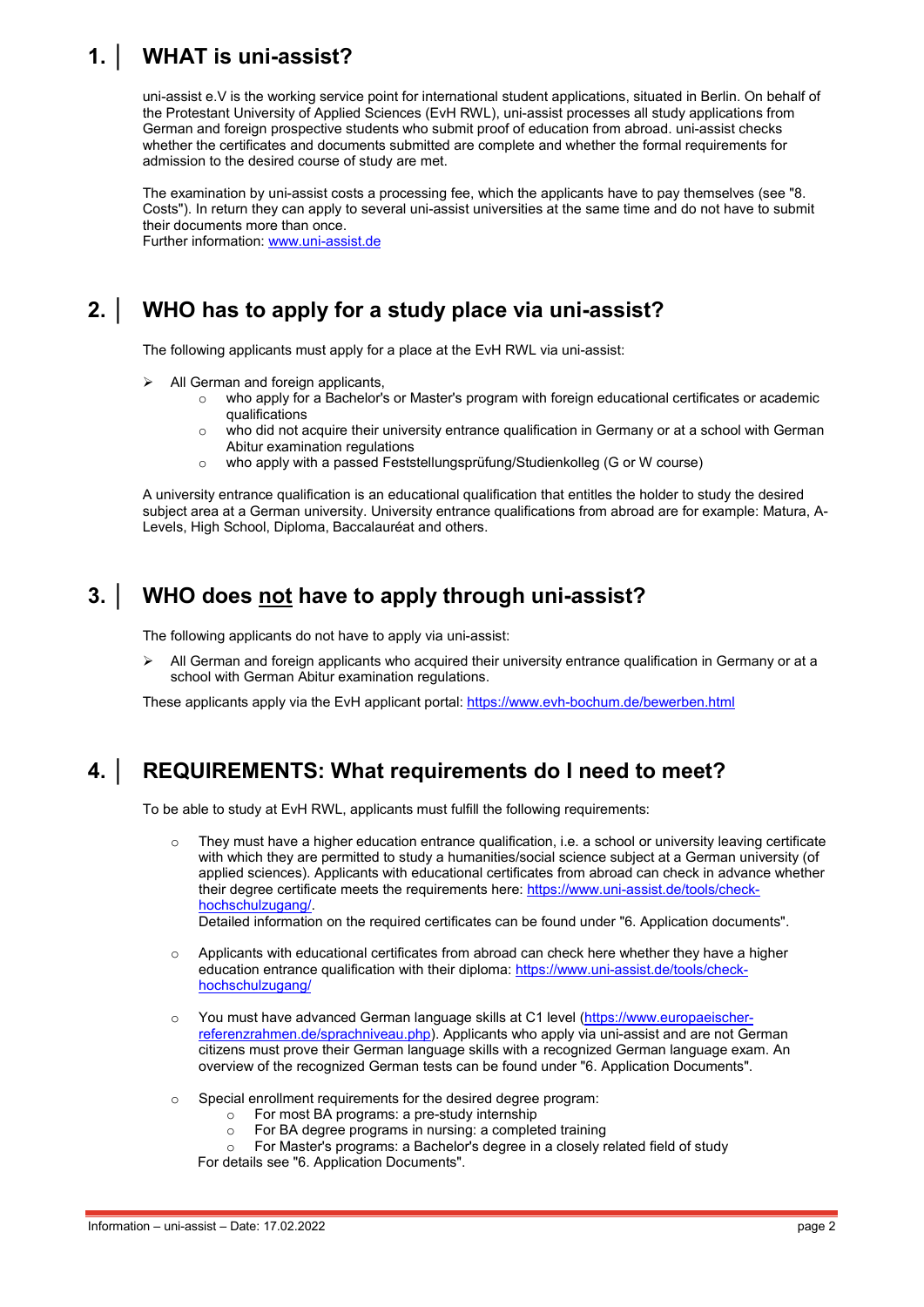# **5. │ APPLICATION DEADLINES: When do I have to apply to uni-assist?**

You can apply to uni-assist at EvH RWL at the times listed below.

All application documents must be received by uni-assist in full by the application deadline.

NOTE: We strongly recommend that you submit your documents at the beginning of the deadline so that uniassist has time for further inquiries and you have time to submit any missing documents before the application deadline.

|                                                        | Degree Programmes                                                                                                                                                                                                                                                                                                                        | <b>Application Deadline</b>                                                                                                                                                            |
|--------------------------------------------------------|------------------------------------------------------------------------------------------------------------------------------------------------------------------------------------------------------------------------------------------------------------------------------------------------------------------------------------------|----------------------------------------------------------------------------------------------------------------------------------------------------------------------------------------|
| Application to<br>winter semester<br>(Start September) | <b>BA Soziale Arbeit</b><br>BA Heilpädagogik/Inklusive Pädagogik<br>BA Elementarpädagogik (grundständig)<br>MASTER Management in sozialwirtschaftlichen<br>und diakonischen Organisationen<br>BA Gemeindepädagogik- und Diakonie:<br>Please contact the student service of the FyH<br>RWL directly:<br>studierendenservice@evh-bochum.de | 01. April – 31. May*<br>*Applicants who acquire the university<br>entrance qualification abroad only between<br>January 16 and July 15 of the current year<br>can apply until July 15. |
|                                                        | <b>BA Pflegewissenschaft</b><br>BA Gesundheits- und Pflegemanagement                                                                                                                                                                                                                                                                     | 01. April – 15. July                                                                                                                                                                   |
| Application to<br>Summer semester<br>(Start March)     | <b>BA Soziale Arbeit</b><br>BA Heilpädagogik/Inklusive Pädagogik<br><b>MASTER Soziale Inklusion, Gesundheit und</b><br><b>Bildung</b>                                                                                                                                                                                                    | 01. November – 15. December                                                                                                                                                            |
|                                                        | BA Gemeindepädagogik- und Diakonie:<br>Please contact the student service of the EvH<br>RWL directly:<br>studierendenservice@evh-bochum.de                                                                                                                                                                                               |                                                                                                                                                                                        |

## **6. │ APPLICATION DOCUMENTS: What documents must I submit?**

The application documents must only be submitted **online** to uni-assist.

There is *no need to send certified copies by post* to uni-assist. You only have to submit certified copies when you enrol at our university.

### **You MUST submit these documents:**

You must submit these documents so that your application is complete and can be processed further.

| <b>Documents</b>                                                                                                      | <b>Note</b>                                                                                                                                                                                                                                        |
|-----------------------------------------------------------------------------------------------------------------------|----------------------------------------------------------------------------------------------------------------------------------------------------------------------------------------------------------------------------------------------------|
| Curriculum vitae in tabular<br>form                                                                                   | Curriculum vitae with your signature                                                                                                                                                                                                               |
| Copy of the passport                                                                                                  | Pages with personal data                                                                                                                                                                                                                           |
| <b>School leaving certificate</b><br>entitling the holder to<br>study<br>(in some countries:<br>additional documents) | Notes on the certificates to be submitted: information on certificates from uni-assist<br>Please check whether additional documents have to be submitted for your country<br>(e.g. university entrance examination, etc.): info country by country |
|                                                                                                                       | The following documents must be submitted: Original documents in the original<br>language and the German translation by a certified translator.<br>Original documents in English do not need to be translated.                                     |
|                                                                                                                       | Applicants with Studienkolleg/Feststellungsprüfung:<br>additionally Studienkolleg/Feststellungsprüfung certificate                                                                                                                                 |
| <b>Previous studies:</b><br>Overview of subjects and<br>grades, final certificate                                     | If you have already studied: Transcripts, transcripts of grades or transcripts about<br>your previous studies at a university                                                                                                                      |
|                                                                                                                       | Notes on the certificates to be submitted: information on certificates from uni-assist                                                                                                                                                             |
|                                                                                                                       | Original documents in the original language and the German translation by a<br>certified translator. Original documents in English do not need to be translated.                                                                                   |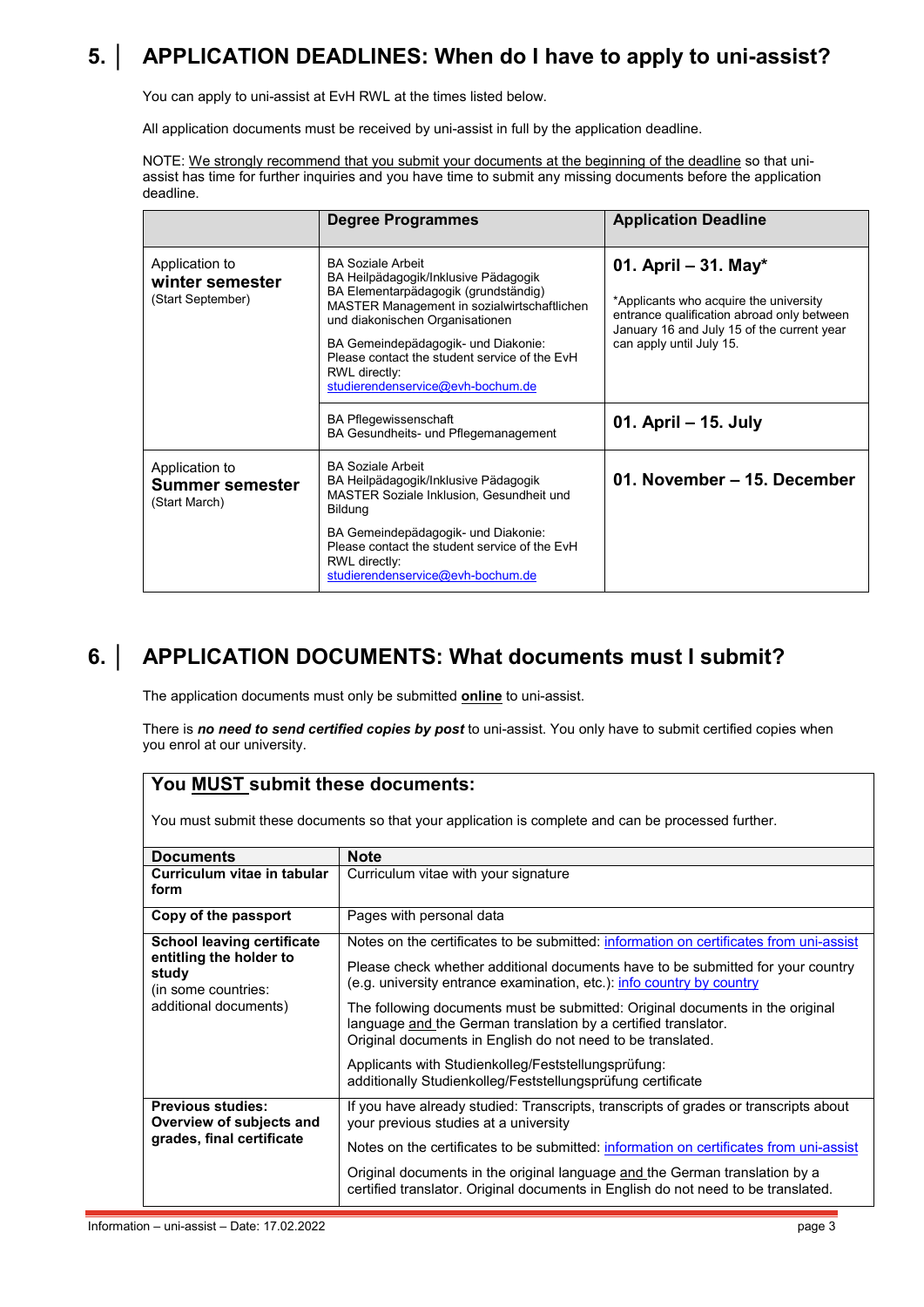| Proof of sufficient<br>knowledge of the German<br>language              | The following examinations are recognized:<br>TestDaF exam with at least 16 points (four points per partial exam)<br>Deutsche Sprachprüfung für den Hochschulzugang (DSH) mit at least<br>$\bullet$<br>DSH-Stufe 2<br>Exam telc Deutsch C1 Hochschule<br>$\bullet$<br>Deutsches Sprachdiplom - Stufe II - der Kultusministerkonferenz (KMK)<br>٠<br>Goethe-Zertifikat C2<br>$\bullet$<br>If you have not completed the language test by the application deadline, you must<br>submit your highest language certificate with your application (at least B2) and also<br>prove that you are registered for one of the above-mentioned tests (confirmation of<br>registration). The result of the language test can then be submitted to the EvH RWL<br>by 28.02. (application for the summer semester) or by 31.08. (application for the<br>winter semester).<br>If you do not submit an application for the exam, you will not be able to submit test<br>results later.<br>Applicants with German citizenship do not have to submit a language certificate. |  |
|-------------------------------------------------------------------------|------------------------------------------------------------------------------------------------------------------------------------------------------------------------------------------------------------------------------------------------------------------------------------------------------------------------------------------------------------------------------------------------------------------------------------------------------------------------------------------------------------------------------------------------------------------------------------------------------------------------------------------------------------------------------------------------------------------------------------------------------------------------------------------------------------------------------------------------------------------------------------------------------------------------------------------------------------------------------------------------------------------------------------------------------------|--|
| Only B.A. programme<br>Soziale Arbeit AND                               | pre-study internship (450 - 500 hours = 3 months full-time or 6 months part-time) in<br>a field of activity relevant to the program                                                                                                                                                                                                                                                                                                                                                                                                                                                                                                                                                                                                                                                                                                                                                                                                                                                                                                                        |  |
| B.A. programme<br>Heilpädagogik/Inklusion:<br>Proof of the 3-month pre- | All criteria for the pre-internship can be found here:<br>https://www.evh-bochum.de/bewerben.html -> Chapter "VORAUSSETZUNGEN -<br>ABLAUF - VERGABE" (in German)                                                                                                                                                                                                                                                                                                                                                                                                                                                                                                                                                                                                                                                                                                                                                                                                                                                                                           |  |
| study internship                                                        | For proofs from abroad: original documents in the original language and the<br>German translation by a certified translator. Original documents in English do not<br>need to be translated.                                                                                                                                                                                                                                                                                                                                                                                                                                                                                                                                                                                                                                                                                                                                                                                                                                                                |  |
|                                                                         | If you have a child that you are raising in your household, the pre-practical training<br>does not have to be done. Please then submit the birth certificate and the<br>registration certificate or the parental allowance certificate of a child. Proof of one<br>child is sufficient.                                                                                                                                                                                                                                                                                                                                                                                                                                                                                                                                                                                                                                                                                                                                                                    |  |
| Only B.A.programme<br>Elementarpädagogik:                               | pre-study internship (450 - 500 hours = 3 months full-time or 6 months part-time) in<br>elementary school (day care centers 0-6 years)                                                                                                                                                                                                                                                                                                                                                                                                                                                                                                                                                                                                                                                                                                                                                                                                                                                                                                                     |  |
| Proof of the 3-month pre-<br>study internship                           | All criteria for the pre-internship can be found here:<br>https://www.evh-bochum.de/bewerben.html -> Chapter "VORAUSSETZUNGEN -<br>ABLAUF - VERGABE" (in German)                                                                                                                                                                                                                                                                                                                                                                                                                                                                                                                                                                                                                                                                                                                                                                                                                                                                                           |  |
|                                                                         | For proofs from abroad: original documents in the original language and the<br>German translation by a certified translator. Original documents in English do not<br>need to be translated.                                                                                                                                                                                                                                                                                                                                                                                                                                                                                                                                                                                                                                                                                                                                                                                                                                                                |  |
|                                                                         | If you have a child that you are raising in your household, the pre-practical training<br>does not have to be done. Please then submit the birth certificate and the<br>registration certificate or the parental allowance certificate of a child. Proof of one<br>child is sufficient.                                                                                                                                                                                                                                                                                                                                                                                                                                                                                                                                                                                                                                                                                                                                                                    |  |
| Only B.A. programme<br>Pflegewissenschaft:                              | 3-year certified vocational training in nursing care for the sick, children, childbirth,<br>elderly or curative education                                                                                                                                                                                                                                                                                                                                                                                                                                                                                                                                                                                                                                                                                                                                                                                                                                                                                                                                  |  |
| Proof of 3-year completed<br>vocational training                        | If the training was completed abroad, recognition from the German district<br>government is required (see https://www.anerkennung-in-<br>deutschland.de/html/de/fachkraefte.php<br>and https://www.bezreg-<br>muenster.de/de/gesundheit und soziales/ausbildung in pflegeberufen/index.html).                                                                                                                                                                                                                                                                                                                                                                                                                                                                                                                                                                                                                                                                                                                                                              |  |
| Only B.A. programme<br>Gesundheits- und                                 | 2-year completed training in the health and/or care sector                                                                                                                                                                                                                                                                                                                                                                                                                                                                                                                                                                                                                                                                                                                                                                                                                                                                                                                                                                                                 |  |
| Pflegemanagement:                                                       | If the training was completed abroad, recognition from the German district<br>government is required (see https://www.anerkennung-in-                                                                                                                                                                                                                                                                                                                                                                                                                                                                                                                                                                                                                                                                                                                                                                                                                                                                                                                      |  |
| Proof of 2-year completed<br>vocational training                        | deutschland.de/html/de/fachkraefte.php<br>and https://www.bezreg-<br>muenster.de/de/gesundheit und soziales/ausbildung in pflegeberufen/index.html).                                                                                                                                                                                                                                                                                                                                                                                                                                                                                                                                                                                                                                                                                                                                                                                                                                                                                                       |  |
| Only master programmes:                                                 | Completion of at least 6 semesters of bachelor's studies in a social services                                                                                                                                                                                                                                                                                                                                                                                                                                                                                                                                                                                                                                                                                                                                                                                                                                                                                                                                                                              |  |
| <b>Proof of 6-semester</b><br><b>Bachelor's degree</b>                  | program                                                                                                                                                                                                                                                                                                                                                                                                                                                                                                                                                                                                                                                                                                                                                                                                                                                                                                                                                                                                                                                    |  |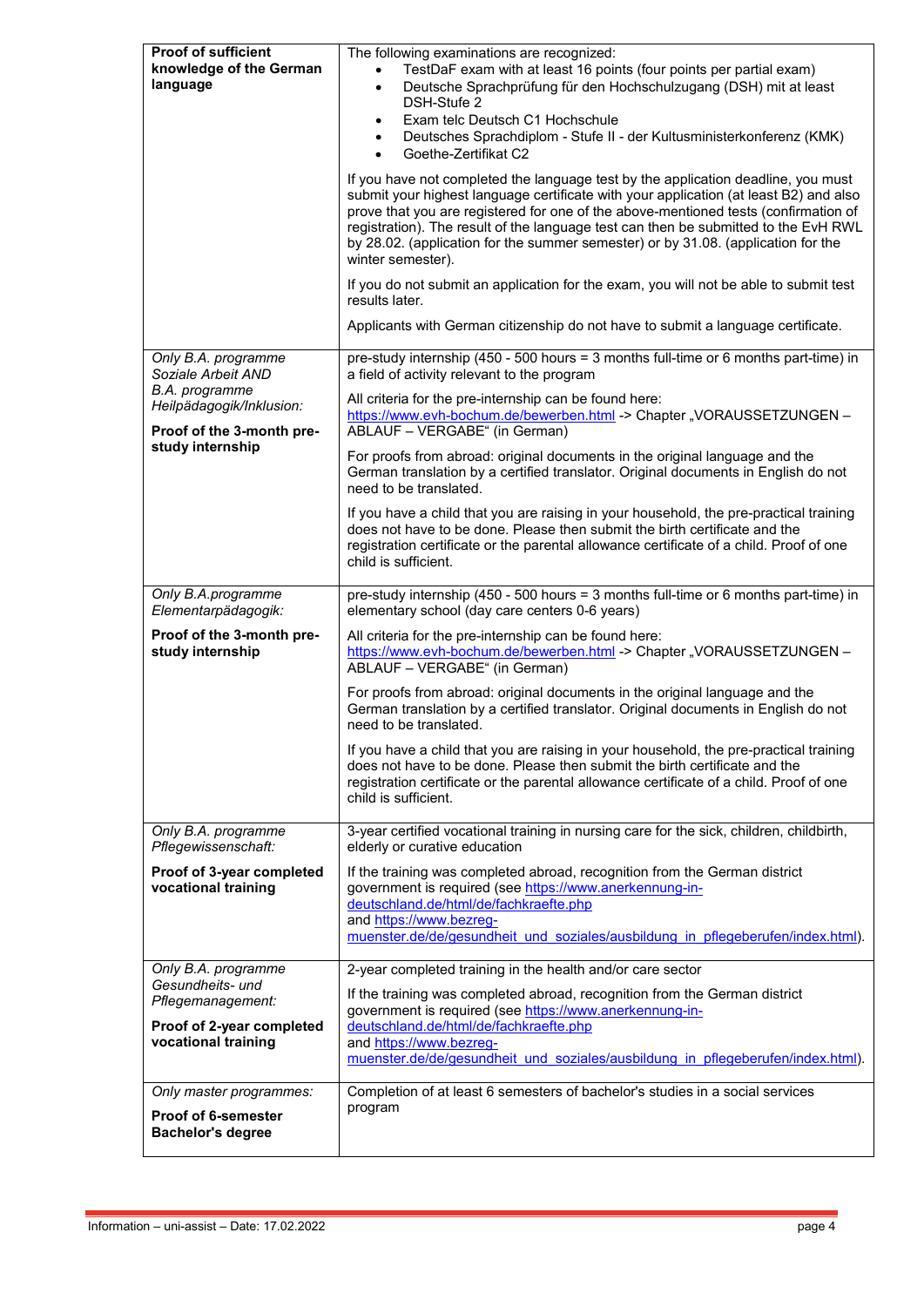### **Additional documents (if available):**

The proofs listed below are not mandatory. Your application is also complete with the application documents listed above.

However, if you are applying for one of the three study programs listed above and have evidence of the criteria listed below, you should definitely also submit these to uni-assist. This will increase your chances of getting a place at university (see "11. General Information" -> Award Criteria).

| <b>Unterlagen</b>                | Anmerkung                                                                              |  |
|----------------------------------|----------------------------------------------------------------------------------------|--|
| <b>Certificate of completion</b> | If the training was completed abroad, recognition from the German district             |  |
| of vocational training of        | government is required (see https://www.anerkennung-in-                                |  |
| at least 3 years                 | deutschland.de/html/de/fachkraefte.php                                                 |  |
|                                  | and https://www.bezreg-                                                                |  |
|                                  | muenster.de/de/gesundheit und soziales/ausbildung in pflegeberufen/index.html).        |  |
|                                  |                                                                                        |  |
| Certificates about full-         | Prerequisite:                                                                          |  |
| time activities                  | At least 12 months duration and at least 19.5 hours/week (50% position)                |  |
| Proof of child rearing           | If you have a child that you raise in your own household, the pre-study internship     |  |
|                                  | does not have to be done. In this case, please submit a birth certificate and a        |  |
|                                  | parental allowance statement. Proof of one child is sufficient.                        |  |
|                                  |                                                                                        |  |
| Proof of care for relatives      | Here only a certificate of the nursing care insurance is recognized.                   |  |
| Proof of honorary activity       | Requirement: proof of at least 100 hours                                               |  |
| or voluntary work in the         |                                                                                        |  |
| church area or with              |                                                                                        |  |
| institutions of the free         |                                                                                        |  |
| welfare service                  |                                                                                        |  |
| Proof of completion of a         | e.g. Freiwilliges Soziales Jahr (FSJ), Bundesfreiwilligendienst (BFD), Internationaler |  |
| recognized voluntary             | Jugendfreiwilligendienst (IJFWD), military service, civil service                      |  |
| service                          |                                                                                        |  |
| <b>Motivation letter</b>         | Only applicants on Master programmes                                                   |  |
|                                  |                                                                                        |  |

## **7. │ PROCEDURE: How do I apply to uni-assist?**

- 1. Check whether you meet the requirements for studying at our university (see "4. Admission requirements" and https://www.uni-assist.de/tools/check-hochschulzugang/). Collect all necessary application documents (see "6. Application documents").
- 2. Inform yourself about the application procedure on the uni-assist website:<https://www.uni-assist.de/en/>
- 3. Register in the online portal "My assist" from uni-assist: [https://www.uni-assist.de/bewerben/online](https://www.uni-assist.de/bewerben/online-bewerben/)[bewerben/](https://www.uni-assist.de/bewerben/online-bewerben/) and create an online account:
	- Enter your applicant data and your educational history.
	- Select the university (Evangelische Hochschule Rheinland-Westfalen-Lippe) and your desired course of study (desired degree program) under "Semesterangebote".
	- Make sure that you answer all questions in the application carefully.
	- Upload your documents (see "6. Application Documents") online. Please upload each document only once. Please name the documents clearly in German or English.
- 4. Pay the applicable application fees (see under "8. COSTS")

After your documents have been checked, uni-assist will inform you about the result.

If the examination of your documents was successful and you meet the admission requirements for the desired course of study, uni-assist will forward your documents to EvH RWL. From then on you will receive all further information from the student service of EvH RWL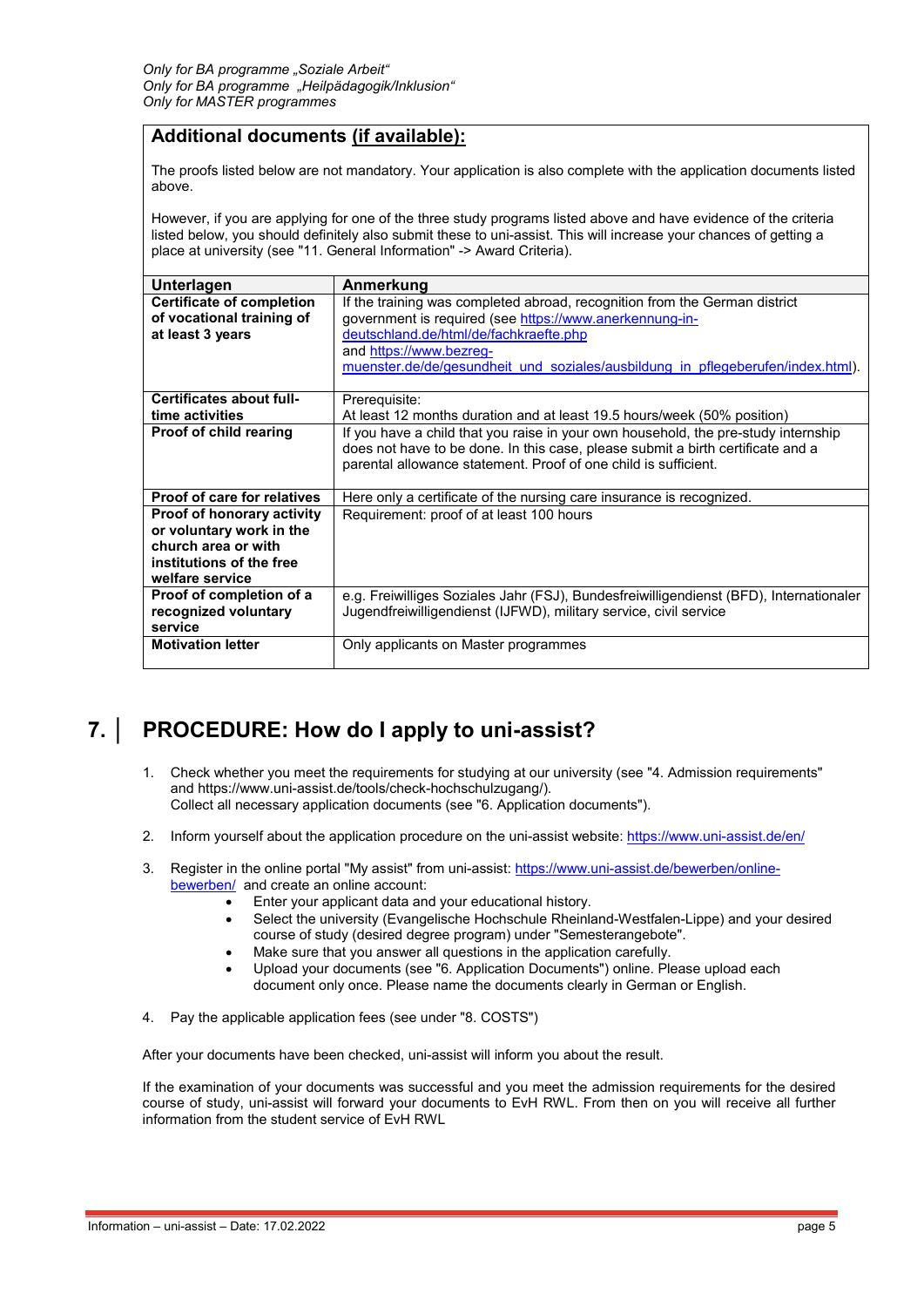## **8.│ COST: How much is the application fee at uni-assist?**

| Costs for the first application in a semester                                                                                                   | 75.- EURO |
|-------------------------------------------------------------------------------------------------------------------------------------------------|-----------|
| Costs for each additional application (to the same or another university) in the same semester                                                  | 30.- EURO |
| This also applies if this additional application is submitted at a later date, but still within the<br>application period of the same semester. |           |

You can pay the fee by credit card, Sofort-Überweisung or bank transfer. Here you will find uni-assist's information on payment options and bank details[: https://www.uni-assist.de/bewerben/kosten](https://www.uni-assist.de/bewerben/kosten-zahlen/zahlungsoptionen/)[zahlen/zahlungsoptionen/](https://www.uni-assist.de/bewerben/kosten-zahlen/zahlungsoptionen/)

Please note: The application fee must be received in full by uni-assist. You may have to pay additional bank transfer fees.

## **9. │ What happens after the application?**

- **If your application was complete and you meet the formal admission requirements for the desired degree program, uni-assist will forward your data to EvH RWL.** You will then receive a letter of admission or rejection from EvH RWL with further information. For the winter semester, notifications of admission are sent out at the end of July, for the summer semester at the end of January. Please note: If you need a visa for study purposes to enter Germany, you can apply for it already with the message from uni-assist that your application has been forwarded to us.
- **If you do not meet the formal admission requirements,** uni-assist will inform you accordingly. You then have the opportunity to reapply for the next semester. The application fee must then be paid again. You can find information on reapplying via uni-assist here: [https://www.uni-assist.de/bewerben/bewerbung-planen/nochmals](https://www.uni-assist.de/bewerben/bewerbung-planen/nochmals-bewerben/)[bewerben/](https://www.uni-assist.de/bewerben/bewerbung-planen/nochmals-bewerben/)
- If you receive a letter of admission from the EvH RWL, but do not enroll (register), you must also reapply if you have not accepted another study place.
- uni-assist stores your data on the computer for four years. During this time, it will only be made available to uniassist itself and the universities you have selected. After this period the data will be destroyed.

### **10. │ Where can I get further information and advice?**

#### **Uni-assist**

Applicants can find all information on how to apply via uni-assist on the uni-assist website: [www.uni-assist.de](http://www.uni-assist.de/)

#### **Studierendenservice**

Information about the application procedure, enrollment requirements, deadlines, etc. can be obtained from the responsible administrator in the Student Service of the Protestant University RWL:

phone: +49 234 36901-158 e-mail: [studierendenservice@evh-bochum.de](mailto:studierendenservice@evh-bochum.de) webpage:<https://www.evh-bochum.de/bewerben.html>

#### **International Office**

International applicants, refugees and other applicants with a migrant background who apply with foreign educational certificates are advised at the International Office - on questions about applying via uni-assist and on other issues such as language certificates::

Monika Hörr

phone: +49 234 36901-142 e-mail.: [hoerr@evh-bochum.de](mailto:hoerr@evh-bochum.de) webpage:<https://www.evh-bochum.de/internationale-regelstudierende.html> und [https://www.evh](https://www.evh-bochum.de/angebote-fuer-gefluechtete.html)[bochum.de/angebote-fuer-gefluechtete.html](https://www.evh-bochum.de/angebote-fuer-gefluechtete.html)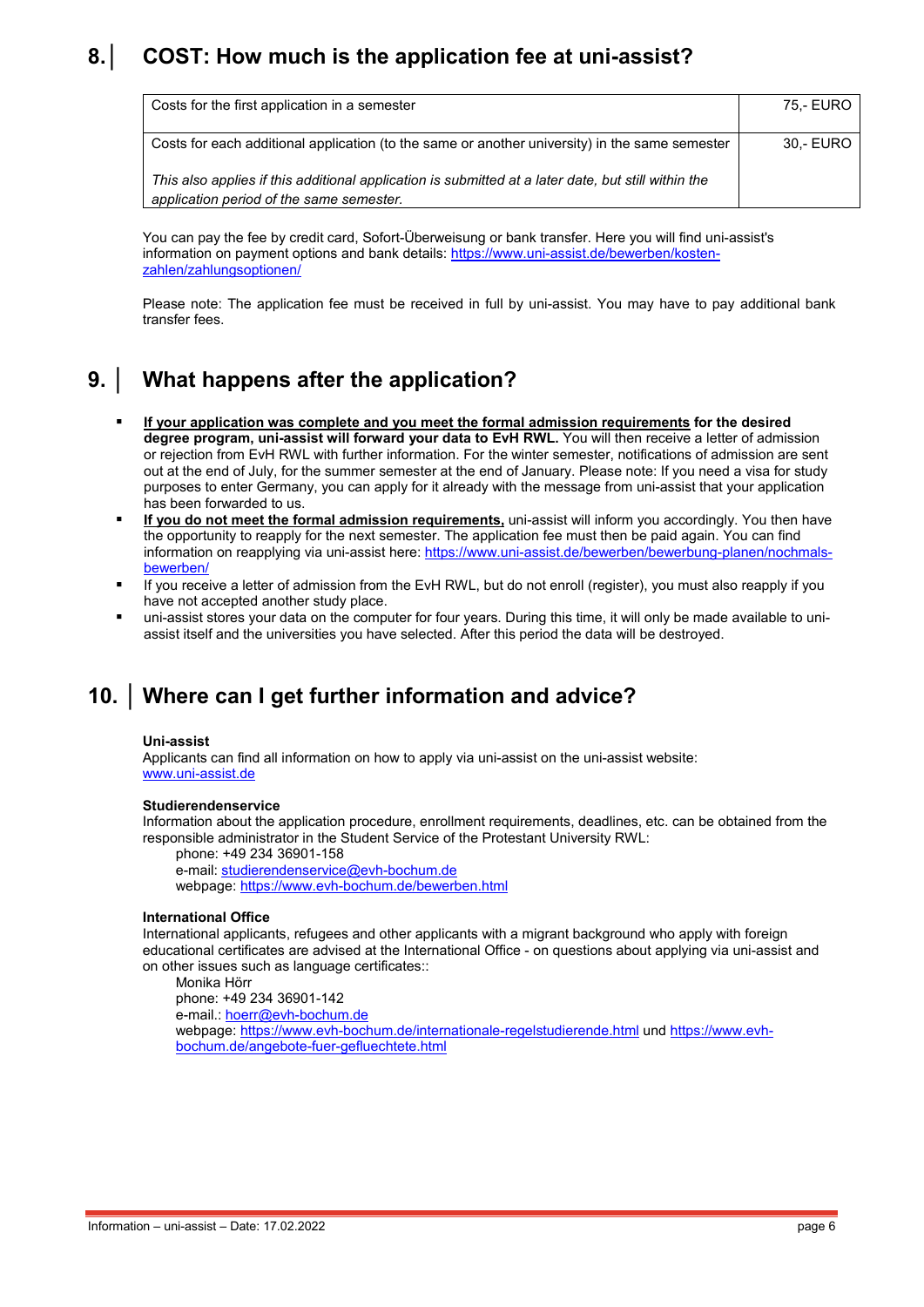# **11. │ General information**

#### **Awarding criteria**

The study places at the EvH RWL are assigned after a points ranking. This means that the applicants with the most points according to the criteria of the points catalog (see below) have the best chances for a study place.

For applicants who have obtained their university entrance qualification abroad and who are not citizens of the EU, 7% of first semester places are reserved. If fewer or the same number of applications are received from foreign students, all of them will receive a study place. If more applications are received from foreign students, the places will be allocated according to the points ranking.

Procedure: A ranking list is drawn up based on the number of points. The available study places will then be awarded in the order of the ranking list to the applicants with the most points. If the number of points is equal, preference is given to applicants who are taking up studies for the first time. Afterwards, preference will be given to applicants of a higher age.

Points are awarded for these criteria:

BA Social Work and BA Special Education/Inclusion:

- Academic achievement (average grade of the Abitur/specialized high school diploma) or result of the entrance examination
- (three-year) completed vocational training
- Main professional activity(ies)
- Child rearing and/or care of relatives
- Other (honorary) activities with church institutions and welfare organizations
- Voluntary service / civil and military service
- Waiting period since obtaining the university entrance qualification
- First-time admission to a course of study

#### Master programmes

- Final grade (average grade achieved so far) from the qualified degree in social work or related fields
- Practical experience
- Professional activity in protestant or diaconal institutions
- Letter of Motivation
- Waiting time

For further information on the awarding of points see <https://www.evh-bochum.de/bewerben.html> -> VORAUSSETZUNGEN – ABLAUF – VERFAHREN

#### **Hardship application**

An application for a hardship case (application for consideration as a so-called "hardship case" in the allocation of a study place) can only be submitted if it can be proven that the applicant has such serious health, social or family reasons that he/she cannot be expected to wait even one semester for admission, even when applying particularly strict standards. Recognition as a case of hardship is therefore only possible for a few people. The EvH RWL applies the evaluation criteria of the Foundation for University Admission "hochschulstart.de" when examining applications.

The application for recognition as a hardship case can only be submitted for one course of study and must be submitted by the application deadline at the latest - also via uni-assist. The application must be made in writing on a separate form, must be carefully substantiated and must be accompanied by suitable documents (e.g. medical reports from a specialist).

#### **Admission or rejection notice**

After the end of the procedure (approx. end of July for the winter semester and end of January for the summer semester) and all applicants receive a confirmation of acceptance or rejection. If you receive a rejection, however, it is possible that you may still be assigned a place in the program in the follow-up procedure. In this case you will also receive a corresponding notification. With your application in due form and time you will automatically take part in the succession procedure, there is nothing further to be done on your part. Unfortunately, we are unable to provide information on the status of the procedure in the meantime.

**With the notification of admission you will be given a deadline for acceptance, which you must meet, otherwise the place will be re-allocated.** You will receive a date and further information on enrollment (registration) with the letter of admission.

The notice of admission is invalid if the enrollment is not made within the deadline or if the enrollment is refused or revoked according to the enrollment regulations of the EvH RWL.